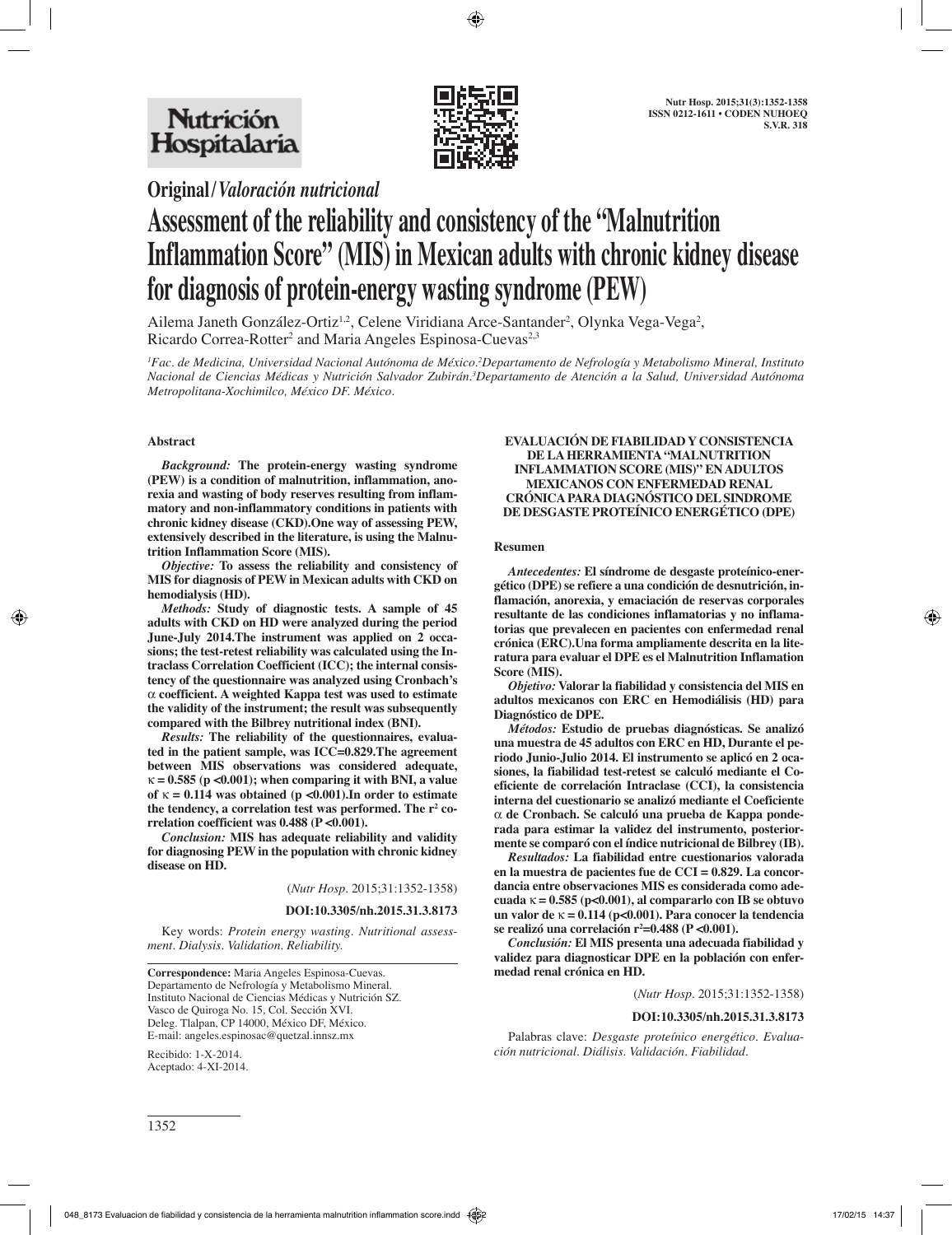### **Abbreviations**

PEW: Protein-energy wasting. CKD: Chronic kidney disease. MIS: Malnutrition Inflammation Score. HD: Hemodialysis. ICC: Intraclass Correlation Coefficient. BNI: Bilbrey nutritional index. ISRNM: International Society of Renal Nutrition and Metabolism. SGA: Subjective Global Assessment. BMI: Body Mass Index. TIBC: Total iron binding capacity. GI: Gastrointestinal symptoms.

# **Introduction**

Protein-energy malnutrition has been identified as a common problem in patients with chronic kidney disease (CKD), with a current prevalence of 18 to  $70\%$ <sup>1-5</sup>. In 2010, Espinosa *et al.* found that the prevalence of nutritional status in hemodialysis patients was as follows: 35.5% were within the normal range; 40.8% had mild malnutrition; 13.2% had moderate malnutrition; and 10.5% had severe malnutrition, meaning that 64.5% of the hemodialysis population had some degree of malnutrition6 as diagnosed by a composite nutritional index called Bilbrey Nutritional Index (BNI)7 . Other values have been reported in other parts of the world using different diagnostic methods. Considering the different terminologies and the confusion that arose after the creation of theese diagnostic systems, the International Society of Renal Nutrition and Metabolism (ISRNM) convened an expert panel to review and develop standard terminology and definitions related to cachexia, malnutrition and inflammation in patients with chronic kidney disease<sup>8-10</sup>, giving rise to the concept of PEW"protein-energy wasting"<sup>11–16</sup>, which has been associated with increased mortality in this population $8,12,17-19$ .

It is suggested that a better way to assess the nutritional status of these patients is by using composite nutritional indices<sup>20</sup>, since the diagnosis of nutritional status becomes more understandable when including several indicators. Since the introduction of Subjective Global Assessment (SGA) in 1987, we have witnessed many nutritional assessment tools. In 1999, Kalantar *et al.* proposed a modified and quantitative SGA called "Dialysis Malnutrition Score" that included seven components: weight changes, changes in dietary intake, gastrointestinal symptoms, functional capacity, comorbidities, analysis of subcutaneous fat and presence of muscle wasting. With the recognition of the role of inflammation in PEW, and in an attempt to create a more complete and quantitative scoring system, the same group proposed adding three new components to the "Dialysis Malnutrition Score": Body Mass Index (BMI), concentration of serum albumin, and total iron binding capacity (TIBC), changing the name to "Malnutrition Inflammation Score" (MIS)<sup>8,15,21-23</sup>. Another proposed way for assessing theese patients was established by the ISRNM, which recommends diagnosing PEW using four readily available categories: 1. Biochemical Parameters (serum albumin, prealbumin and cholesterol). 2. Anthropometric Parameters (BMI, total unintentional loss of weight and body fat). 3. Measurements of Muscle Mass (average arm circumference, muscle circumference, creatinine). 4. Dietary intake (daily caloric and protein intake)8 . That is why the use of MIS is proposed as a tool for the diagnosis of PEW in CKD patients, as it is generally practical and easy to apply<sup>14,21,24</sup>, given that all the variables analyzed by it are usually found in patient records or can be obtained directly from the patient by means of a brief nutritional screening, without any additional treatment cost. In addition, it has been reported that the predicting power of MIS equals that of the serum concentration of IL-6 and is somewhat higher than PCR. This finding implies that the concentrations of PCR and IL-6 can be easily replaced by MIS in daily clinical practice as a way to determine the nutritional and inflammatory status of the patient<sup>8,11,14,22,25</sup>.

Besides being a predictor of mortality, it has been shown that MIS captures most of the main criteria suggested by ISRNM for the diagnosis of PEW. Considering the relationship between MIS, inflammatory markers, diagnostic markers of PEW and mortality, one could speculate that MIS has a wide range of clinical utility, from the assessment of nutritional status to the diagnosis of inflammation in patients with CKD, besides being an specific tool that can be used in both inpatient and outpatient settings; however, there is little evidence of its use in the Mexican population. Therefore, the aim of this study is to assess the reliability and consistency of MIS for the diagnosis of PEW in Mexican adults with CKD on HD.

# **Material and methods**

## *Overview of the instrument*

MIS specifies the choice responses for each variable (Fig. 1):

Medical History: 1. Changes in dry weight after dialysis (3-6 months): No change in dry weight or loss <0.5kg; minor loss; loss of more than 1 kg but  $\langle 5\%$ ; loss greater than 5%.2. Dietary intake: good or unchanged appetite; suboptimal diet; moderate intake; hypocaloric diet. 3. Gastrointestinal symptoms: no symptoms and a good appetite; few symptoms, poor appetite and occasional nausea; occasional vomiting and occasional GI symptoms; diarrhea or vomiting; severe anorexia.4. Functional capacity: good functional capacity, the patient feels well; occasional difficulty to walk, the patient feels tired often; difficulty with independent activities (going to the toilet); patient in bed or wheelchair, with little physical activity. 5. \*Comorbidity according to time on dialysis: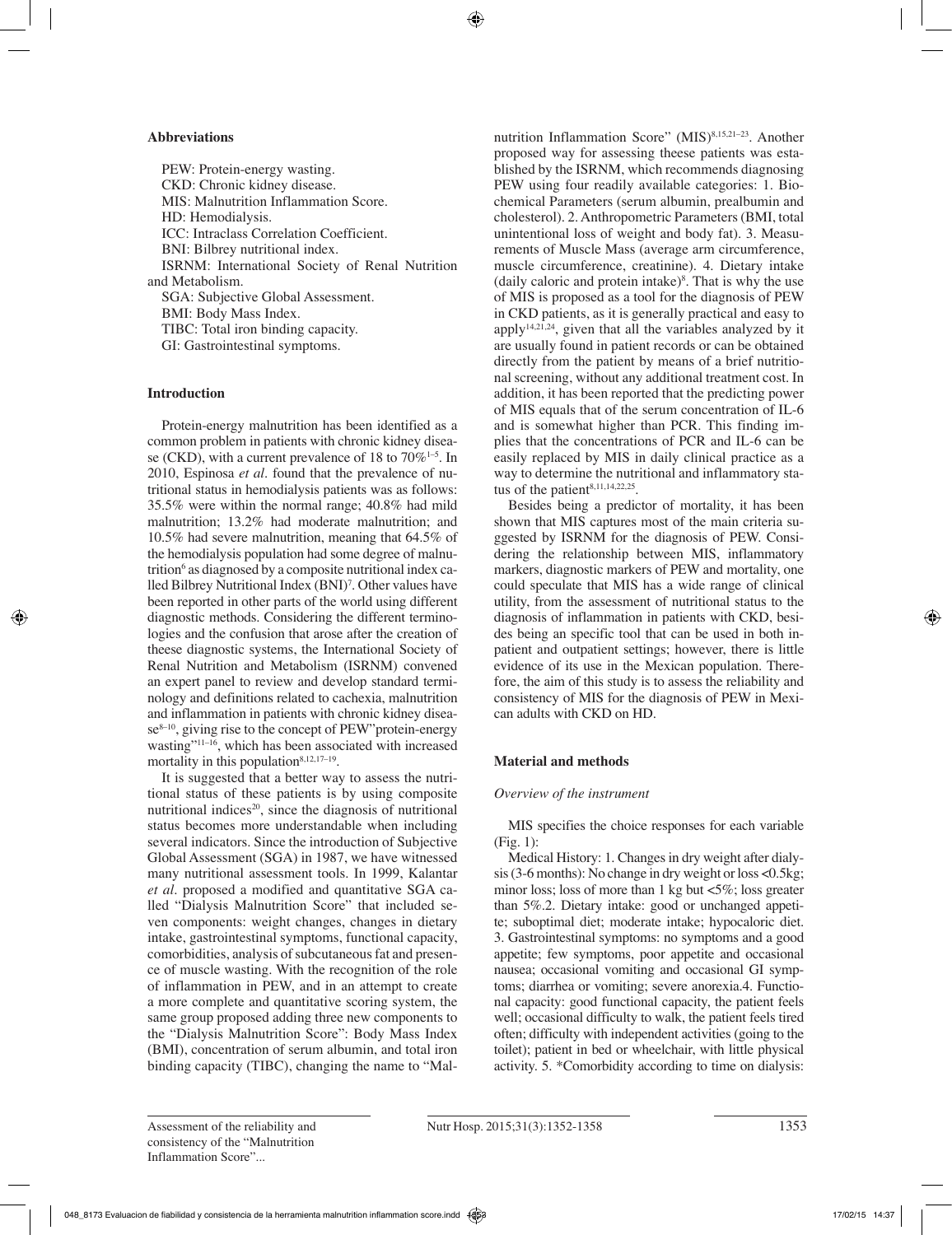## **Evaluación de Desnutrición Inflamación**

| (A) Historia medica<br>1. Cambios en el peso seco despues de dialisis (3-6 meses) |                                                                                   |                                                                                                      |                                                                                |
|-----------------------------------------------------------------------------------|-----------------------------------------------------------------------------------|------------------------------------------------------------------------------------------------------|--------------------------------------------------------------------------------|
| Sin cambios en el peso seco<br>o pérdida <0.5Kg                                   | pérdida menor<br>$0.5 - 1.0$ Kg                                                   | 2<br>pérdida de más 1kg pero <5%                                                                     | 3<br>pérdida<br>$>5\%$                                                         |
| 2. Ingesta dietética:                                                             |                                                                                   |                                                                                                      |                                                                                |
| Buen apetito o sin cambios<br>en la ingesta                                       | Dieta sub optima<br>dieta solida                                                  | Ingesta moderada<br>dieta de liquidos completa                                                       | Dieta liquidos hipocaloricos                                                   |
| 3. Sintomas gastrointestinales:                                                   |                                                                                   |                                                                                                      |                                                                                |
| $\mathbf{0}$<br>No hay sintomas<br>buen apetito                                   | 1<br>Pocos sintomas, poco apetito<br>y nauseas ocasionalmente                     | 2<br>Vómito ocasional y sintomas<br>GI ocasionales                                                   | 3<br>Diarrea ó vómito.<br>Anorexia grave.                                      |
| 4. Capacidad funcional                                                            |                                                                                   |                                                                                                      |                                                                                |
| Buena capcidad funcional.<br>El paciente se siente bien.                          | 1<br>Dificultad ocasional para<br>deambular. Se siente cansado<br>frecuentemente. | 2<br>Dificultad con actividades<br>independientes. (Ir al baño)                                      | 3<br>Paciente en cama, o silla de<br>ruedas. Con poca o sin AF.                |
| 5. Comorbilidad según el tiempo en dialisis. *                                    |                                                                                   |                                                                                                      |                                                                                |
| Menos de 1 año en dialisis.<br>Sin comorbilidades                                 | Dializado de 1 a 4 años.<br>Baja comorbilidad                                     | Dializado por más de 4 años.<br>moderada comorbilidad                                                | 3<br>Cualquier comorbilidad<br>severa o múltiples<br>comorbilidades que tenga. |
| (B) Examen fisico                                                                 |                                                                                   | 6. Pérdida de los depositos de grasa o perdida de grasa subcutanea; debajo del ojo, biceps, triceps. |                                                                                |
| Normal (s/cambios)                                                                | 1<br>Leve                                                                         | $\mathbf{2}$<br>Moderado                                                                             | 3<br>Grave                                                                     |
|                                                                                   | 7. Signos de pérdida de masa magra; clavivula, escapula, hombros, cuadriceps.     |                                                                                                      |                                                                                |
| Normal (s/Cambios)                                                                | 1<br>Leve                                                                         | $\mathbf{2}$<br>Moderado                                                                             | 3<br>Grave                                                                     |
| (C) Índice de Masa corporal<br>8. IMC $(Kg/m2)$                                   |                                                                                   |                                                                                                      |                                                                                |
| 0<br>$>20$ kg/m <sup>2</sup>                                                      | 1<br>$18 - 19.9$ Kg/m <sup>2</sup>                                                | 2<br>$16 - 17.9$ Kg/m <sup>2</sup>                                                                   | 3<br>$<$ 16 Kg/m <sup>2</sup>                                                  |
| (D) parametros bioquimicos:<br>9. Albumina                                        |                                                                                   |                                                                                                      |                                                                                |
| $\bf{0}$<br>$>4.0$ g/dl                                                           | 1<br>$3.5 - 3.9g/dl$                                                              | 2<br>$3.0 - 3.4g/dl$                                                                                 | 3<br>$<$ 3.0g/dl                                                               |
| (E) Capacidad total de fijación de Hierro (CTFH) o Transferrina                   |                                                                                   |                                                                                                      |                                                                                |
| CTFH >250mg/dl o<br>Transferrina > 200 mg/dL                                      | CTFH 200-249mg/dl o<br>Tranferrina 170 - 200                                      | CTFH 150 - 199mg/dl o<br>Tranferrina 140 - 170                                                       | CTFH <150mg/dl o<br>Tranferrina <140 mg/dL                                     |

Puntaje total: (0-30Pts) Normal =  $<$ 3 Leve= 3 – 5 Moderado= 6 – 8 Grave = >8

*Fig. 1.—Components of the comprehensive MIS.*

less than one year on dialysis without comorbidities; dialyzed from 1 to 4 years; low comorbidity; dialyzed for more than 4 years with moderate comorbidity; any severe comorbidity or multiple comorbidities presented by the patient. The following legend is also included: (\*Greater comorbid conditions: congestive heart failure class III or IV; AIDS; coronary artery disease; moderate to severe chronic obstructive pulmonary disease; severe neurological sequelae; neoplasias; undergoing chemotherapy or having come out of it recently).

The physical exam consists of 2 items, loss of fat stores or subcutaneous fat below the eye, in biceps and triceps, and signs of loss of lean mass in clavicle, scapula, shoulders and quadriceps. The body mass index and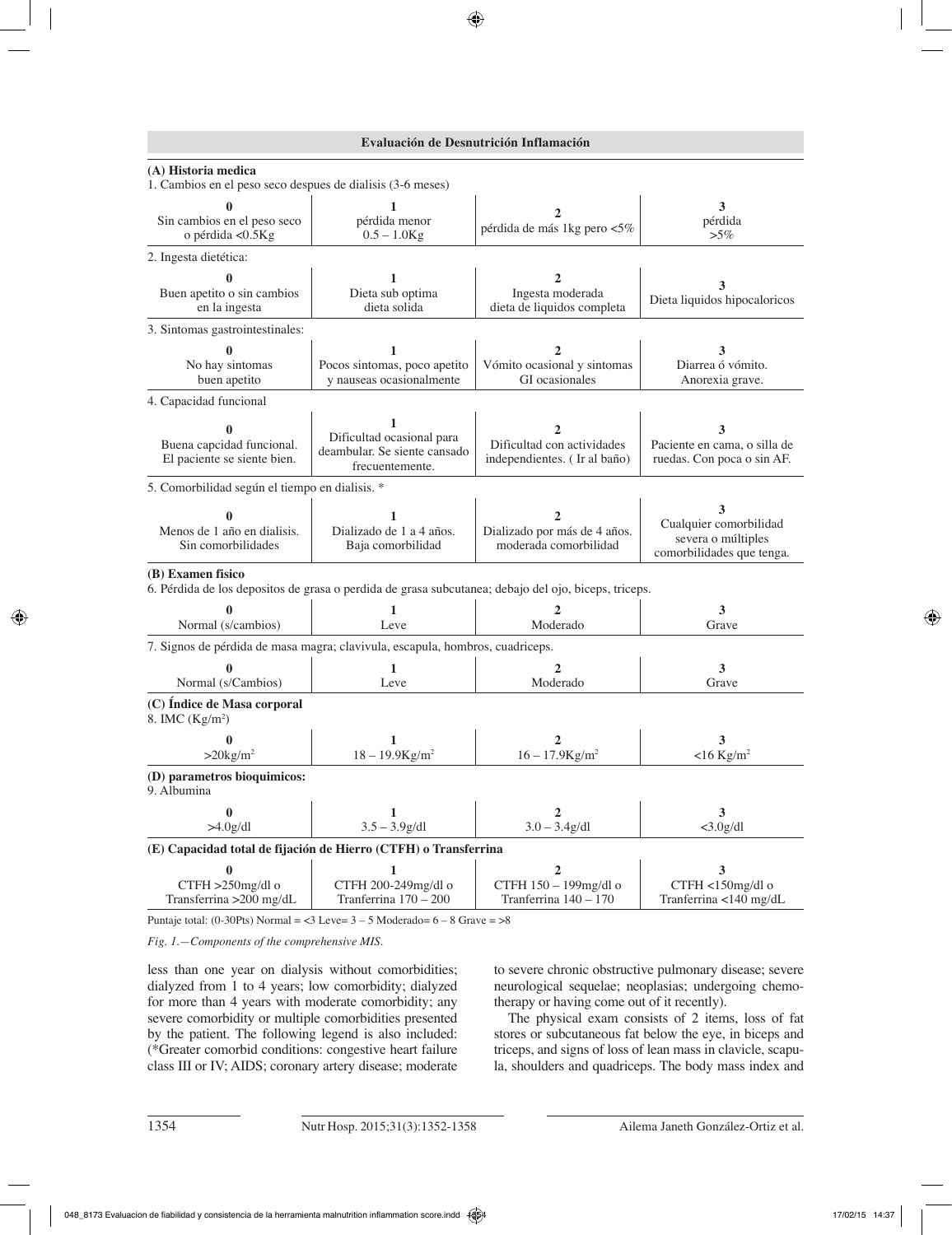biochemical parameters such as albumin and TIBC or transferrin are estimated from the results of the various evaluations.

## *Interpretation of MIS*

The results are obtained from the simple sum of each of the items, finally expressing them into the following categories:

Normal Nutritional Status: 0,1 and 2 points; Mild Malnutrition: 3-5; Moderate Malnutrition: 6-8; Severe Malnutrition: from 9 points in the simple sum of the items.

# *Population and Methods*

To validate the instrument, we selected 49 adults with CKD on HD, all belonging to the chronic hemodialysis unit of the National Institute of Medical Sciences and Nutrition. The data were collected during the months of June-July 2014.Those patients who were hospitalized when the measurements were taken underwent evaluation upon return. Of the original sample, it was not possible to perform a complete evaluation in 4 patients, 3 of them because they did not show up at the unit on the day of sampling and another patient because he remained hospitalized throughout the study period, leaving for analysis a total of 45 patients.

Anthropometric measurements were taken (height, weight, arm circumference and skinfold circumference of biceps, triceps, subscapular and suprailiac muscles) and the data were used to estimate body mass index, percentage of total body fat and muscle arm circumference, in order to calculate BNI. In addition, the most recent laboratory results were recorded: concentration of albumin, transferrin or TIBC, and total count of lymphocytes within the last month.

The measure of reliability is based on internal consistency and reproducibility, on the agreement between observers and/or observations. This instrument was applied on two occasions by two nutritionists from the Nutritional area of the Nephrology Department, with a lapse of three weeks between each application. The first application lasted a week and included all patients from each round of hemodialysis sessions. Only in the first round, the evaluation was applied at the end of the session; in the second and third rounds, the evaluation was applied before the sessions started. The next measurement was taken 3 weeks afterwards, at the same times, in order to achieve consistency between the diagnoses of both observers.

# **Data analysis**

The descriptive statistics of the study are shown as mean  $\pm$  standard deviation. The test-retest reliability was calculated using the Intraclass Correlation Coefficient (ICC); the internal consistency of the questionnaire for assessing homogeneity was analyzed using Cronbach's α coefficient. The item-total correlation was also calculated; it measures the degree of association between the diagnosis and the total scale.

Regarding the reproducibility between observers and the validity of the instrument, a weighted Kappa test was used to compare the four diagnoses of MIS with each other. Subsequently, the result of the Kappa test was compared with BNI, which is currently used as a routine diagnostic tool in the Nutrition area of the Nephrology Department and which has the same diagnostic output (normal nutritional status, mild, moderate and severe malnutrition).

All analyzes were performed using SPSS version 16 for Windows.

# **Results**

We studied 47 patients (19 men and 26 women), table I shows the characteristics of the population, the test-retest reliability of the questionnaires, assessed in the patients sample, was ICC=0.829, indicating proper homogeneity between the items. The internal consistency results of MIS are shown in table II. A consistency of  $α=0.669$  was obtained in the first application (test). When considering the correlation of each item with respect to the test, the variable "comorbidities and time on dialysis" was found to have the lowest value, showing little association with the final score, followed by TIBC, however, when these variables were excluded from the test, the result showed no significant change ( $\alpha$  0669-0698 for comorbidities and  $\alpha$  0.669-0.71 for TIBC). On the other hand, the best correlation was found for the variable "loss of muscle"  $(r^2=0.534)$ , meaning that when this variable is excluded from the test, its reliability decreases ( $\alpha$  0.669- 0.611). A consistency of  $\alpha$ =0.642 was obtained in the second application (re-test). This time the variable "gastrointestinal symptoms" showed the lowest correlation  $(r^2=0.095)$ , meaning that when this variable is excluded from the test, its reliability improves, but the change is mini-

| <b>Table I</b><br>Anthropometric and demographic characteristics |                |                 |       |  |  |
|------------------------------------------------------------------|----------------|-----------------|-------|--|--|
| Women $n=26$<br>Men $n=19$<br>P Value                            |                |                 |       |  |  |
| Gender $(\%)$                                                    | 42.2           | 57.8            | 0.297 |  |  |
| Age (years)                                                      | $45.3 + 20.3$  | $38.2 \pm 18.6$ | 0.235 |  |  |
| Time on dialysis<br>(months)                                     | $8.3 \pm 7.2$  | $10.0 + 8.2$    | 0.471 |  |  |
| Weight (kg)                                                      | $67.9 + 15.3$  | $53.4 \pm 10.0$ | 0.000 |  |  |
| Height (meters)                                                  | $1.6 \pm 0.1$  | $1.5 + 0.1$     | 0.000 |  |  |
| $BMI$ (kg/m <sup>2</sup> )                                       | $23.8 \pm 4.8$ | $21.7 \pm 3.6$  | 0.119 |  |  |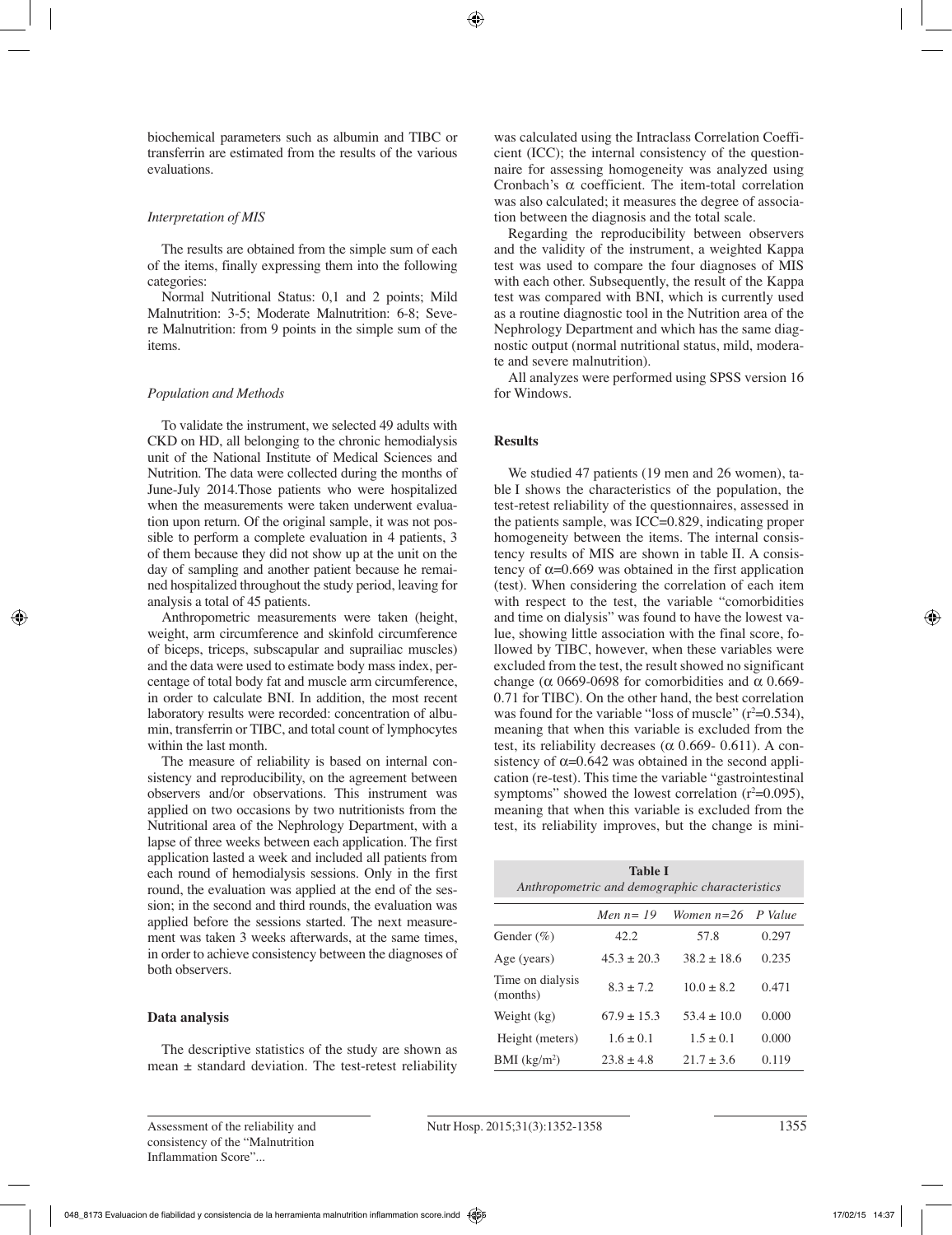| <b>Table II</b><br>Internal Consistency of Malnutrition Inflammation Score |                           |                                                       |                           |                                                       |
|----------------------------------------------------------------------------|---------------------------|-------------------------------------------------------|---------------------------|-------------------------------------------------------|
| Cronbach's $\alpha$ Coefficient                                            | Observer 1<br>0.669       |                                                       | Observer 2<br>0.642       |                                                       |
|                                                                            | Correlation<br>ítem-total | Cronbach's $\alpha$ upon<br>excluding the <i>item</i> | Correlation<br>ítem-total | Cronbach's $\alpha$ upon<br>excluding the <i>item</i> |
| Body weight history                                                        |                           |                                                       |                           |                                                       |
| Body weight change                                                         | .317                      | .661                                                  | .284                      | .643                                                  |
| Food Intake                                                                | .414                      | .635                                                  | .366                      | .612                                                  |
| Gastrointestinal Symptoms                                                  | .441                      | .637                                                  | .095                      | .650                                                  |
| Functional capacity                                                        | .482                      | .617                                                  | .503                      | .581                                                  |
| Comorbidities, time on dyalisis                                            | $-.096$                   | .698                                                  | $-.170$                   | .682                                                  |
| Physical exam                                                              |                           |                                                       |                           |                                                       |
| Fat                                                                        | .439                      | .629                                                  | .551                      | .576                                                  |
| Muscle mass                                                                | .534                      | .611                                                  | .464                      | .590                                                  |
| Body mass index                                                            | .439                      | .624                                                  | .253                      | .629                                                  |
| Albumin                                                                    | .299                      | .658                                                  | .419                      | .590                                                  |
| <b>TIBC</b>                                                                | .216                      | .671                                                  | .371                      | .603                                                  |

mal  $(\alpha=0.642-0.650)$ . "Comorbidities" and "time on hemodialysis" showed negative correlation, meaning, likewise, that excluding them from the test improves its reliability ( $\alpha$ =0.642-0.682).

Considering the reproducibility of the tool, we evaluated the agreement between two observers using a weighted Kappa test, which gave a value of  $K=0.585$  (p <0.001) (Table III). This indicates that the agreement between observers for this tool is adequate and can be used to obtain a diagnosis. Given that BNI produces the same results than MIS, a comparison was made between their diagnoses (Table IV); we found a value of K=0.114 ( $p$  <0.001), meaning that the agreement between diagnoses was inadequate. However, in order

|                        |          |                                   | <b>Table III</b><br>Agreement interobserver |                |              |    |
|------------------------|----------|-----------------------------------|---------------------------------------------|----------------|--------------|----|
|                        |          | <b>Total</b><br>Measurement 2 MIS |                                             |                |              |    |
|                        |          | Normal                            | Mild                                        | Moderate       | Severe       |    |
| <b>Measurement MIS</b> | Normal   | 9                                 | 3                                           | $\overline{0}$ | $\mathbf{0}$ | 12 |
|                        | Mild     | 2                                 |                                             |                | 0            | 14 |
|                        | Moderate | $\Omega$                          |                                             |                |              | 8  |
|                        | Severe   | $\Omega$                          | $\Omega$                                    |                | 10           | 11 |
| Total                  |          | -1                                |                                             | 11             | 12           | 45 |

|                        |                | <b>Table IV</b> |               |        |                                                         |
|------------------------|----------------|-----------------|---------------|--------|---------------------------------------------------------|
|                        | <b>BILBREY</b> |                 |               |        | <b>Total</b>                                            |
|                        | Normal         | Mild            | Moderate      | Severe |                                                         |
| Normal                 | 4              |                 | $\mathcal{O}$ | 0      | 11                                                      |
| Mild                   |                |                 |               |        | 11                                                      |
| <b>MIS</b><br>Moderate |                |                 |               |        | 11                                                      |
| Severe                 |                | ↑               |               |        | 12                                                      |
|                        |                | 19              | Q             | n      | 45                                                      |
|                        |                |                 |               |        | Agreement interdiagnoses second measurement MIS and BNI |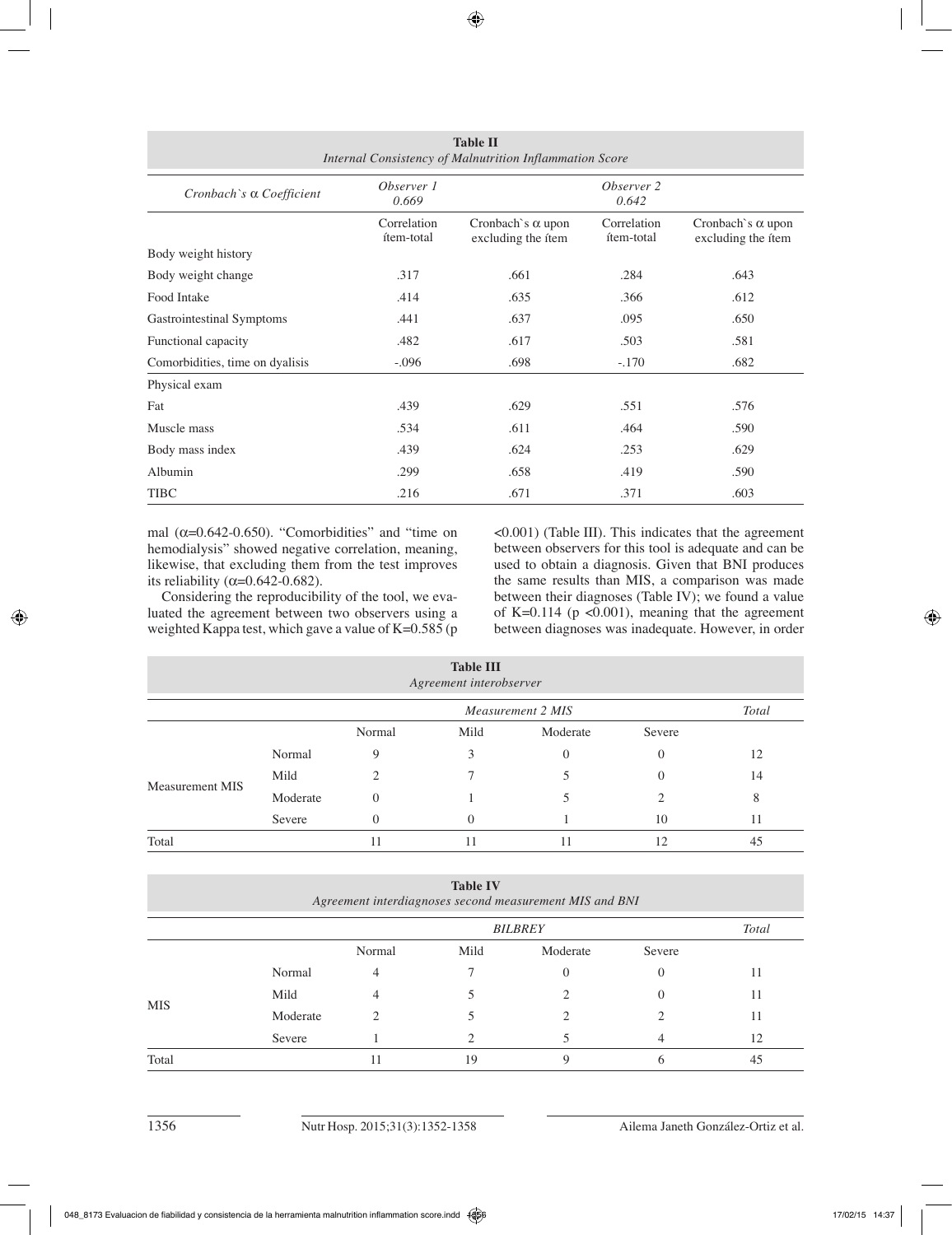

*Fig. 2.—Correlation between total score of BNI to the total sum of MIS (Simple sum of ítems). A First measurement, B Second measurement.* 

to know if both tests show the same tendency, we carried out tests of concordance between the score of the two evaluations, obtaining a correlation of  $r^2=0.488$ , p<0.001 (Fig. 2), which indicates that the scores are consistent, but do not yield the same diagnosis. While MIS found 11 patients had normal nutritional status, 11 had mild malnutrition, 11 were moderately malnourished and 12 were severely malnourished, for BNI the numbers were 11, 19, 9 and 6, respectively, agreeing 100% only in those patients who had a good nutritional status; when the patients had some degree of malnutrition, the diagnoses did not agree.

## **Discussion**

MIS was first used in 2001 as a complete and quantitative tool; it was used to assess malnutrition and inflammation in patients on Renal Replacement Therapy (RRT).Today, it is used to assess the nutritional status of at least 100000 patients per year. MIS has been associated with quality of life and mortality, as the risk of 1-year mortality increases significantly for patients with a score  $\geq 4$ ; however, there is little evidence of its use or validity in the Mexican population $14,22,26$ .

This study concerns a cultural adaptation of the instrument to the Mexican population, with a comparison between the diagnosis output of MIS and that of BNI, a tool now used routinely in our circle. The relevance of this study is that it presents results that can contribute to practice and clinical research aimed at assessing the nutritional status of patients with CKD.

The present study shows that MIS has proper internal consistency, with an ICC=0.82, which is completely acceptable, showing good accuracy and reproducibility. Its internal consistency is almost equal to that found by Fetter *et al.* when adapting it to the Portuguese language<sup>27</sup> (ICC=0.88). Furthermore, when analyzing the correlations of the items and their association with diagnosis, it was found that all correlated significantly, with the exception of "comorbidities" and "time on dialysis", which, besides presenting low correlation, produced a negative result. This contrasts with the results obtained in the Brazilian population, for which the lowest correlation was found in food intake<sup>27</sup>.

Regarding interobserver reproducibility, a moderate reproducibility was found  $(K=0.585, p<0.001)$ , similar to results found by Beberashvili (Kappa test=0.68, p  $\langle 0.001 \rangle^{28}$ ; however, a recently published study by Fetter showed high reproducibility (Kappa test=0.78, p  $\langle 0.001 \rangle^{27}$ . One of the main strengths of this study is that it compared MIS with BNI, finding a good agreement between assessments, which means that the tendency in both instruments was significantly correlated, although they did not yield the same diagnosis when malnutrition was present.

Therefore, we can conclude that MIS has good reliability and validity for diagnosing PEW in patients with CKD on HD. It is a quick and easy tool to use and its usefulness in clinical practice is even better than that of the Bilbrey nutritional index, which requires certain mathematical formulas in order to be applied. It is also important to note that MIS takes into account all the criteria set by the International Society of Renal Nutrition and Metabolism (ISNRM) for the diagnosis of protein-energy wasting.

# **References**

- 1. National Kidney Foundation. Kidney Disease-Dialysis Outcome Quality Initiative: K/DOQI Clinical Practice Guidelines for nutrition in chronic renal failure. *Am J Kidney Dis* 35, S1–S3 (2000).
- 2. Veríssimo, F. & Saldanha, F. Pacientes desnutridos em hemodiálise melhoram após receber intervenção nutricional. *J Bras Nefrol* 33, 394–401 (2011).